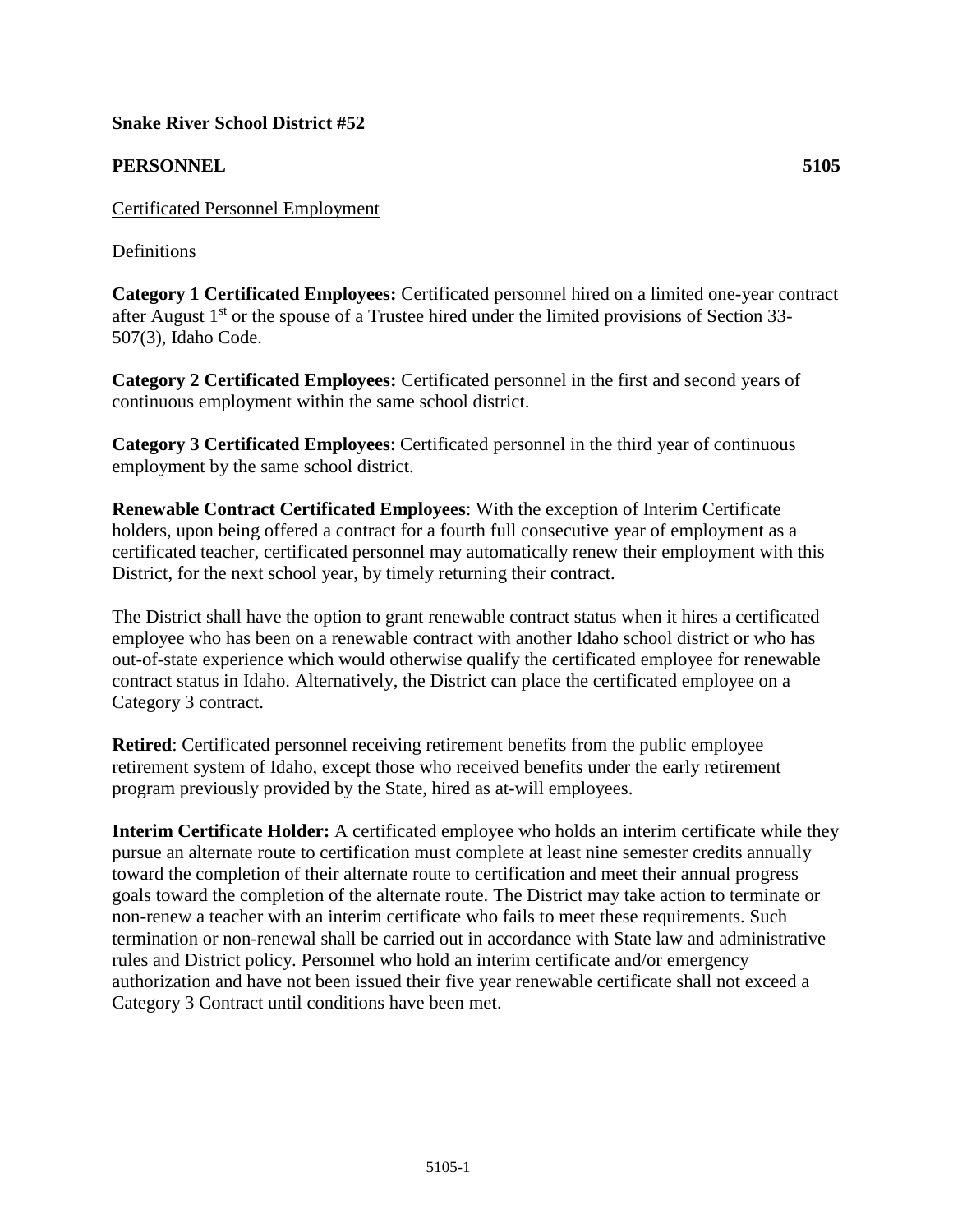## **Notice**

- 1. Category 1 certificated employees' contracts are specifically offered for the limited duration of the ensuing school year, and no further notice is required by the District to terminate the contract at the conclusion of the contract year.
- 2. Category 2 certificated employees shall be provided a written statement of reason for nonreemployment by no later than July  $1<sup>st</sup>$  and are not entitled to a review of the reasons or decision not to reemploy by the Board.
- 3. Category 3 certificated employees shall be provided a written statement of reason for nonreemployment by no later than July  $1<sup>st</sup>$  and shall, upon written request, be given the opportunity for an informal review of such decision by the Board. The parameters for the informal review will be determined by the Board. Before the Board determines not to renew the contract for the unsatisfactory performance of category 3 certificated employees, such employees shall be entitled to a defined period of probation as established by the Board, following at least one evaluation. In no case shall the probationary period be less than eight weeks. The probation shall be preceded by written notice from the Board, with the reasons for the probationary period and the areas of work which are deficient and with provisions for adequate supervision and evaluation of the employees' performance during the probationary period.
- 4. Contracts for all renewable contracted certificated employees shall be issued by July 1<sup>st</sup>. All employees on renewable contracts must timely return their contract. The employee's failure to timely return a renewable contract may be interpreted by the Board as a declination of the right to automatic renewal or the offer of another contract. Before the Board determines not to renew the contract for the unsatisfactory performance of renewable contracted certificated employees, such employees shall be entitled to a defined period of probation as established by the Board, following an observation, evaluation, or partial evaluation. The probation shall be preceded by written notice from the Board, or its designee, with the reasons for the probationary period and with provisions for adequate supervision and evaluation of the employees' performance during the probationary period.
- 5. Contracts for retired teachers are specifically offered for the limited duration of the ensuing school year, and no further notice is required by the District to terminate the contract at the conclusion of the contract year.

# Supplemental Contracts

An extra duty assignment is, and extra duty supplemental contracts may be issued for, an assignment which is not part of a certificated employee's regular teaching duties. A supplemental contract for extra duties shall be separate and apart from the certificated employee's underlying contract (Category 1, 2, 3 or renewable) and no property rights shall attach. A written notice of non-reissuance of the extra duty supplemental contract with a written statement of reasons shall be provided. Upon written request, the certificated employee shall be given the opportunity for an informal review of such decision by the Board. The parameters for the informal review will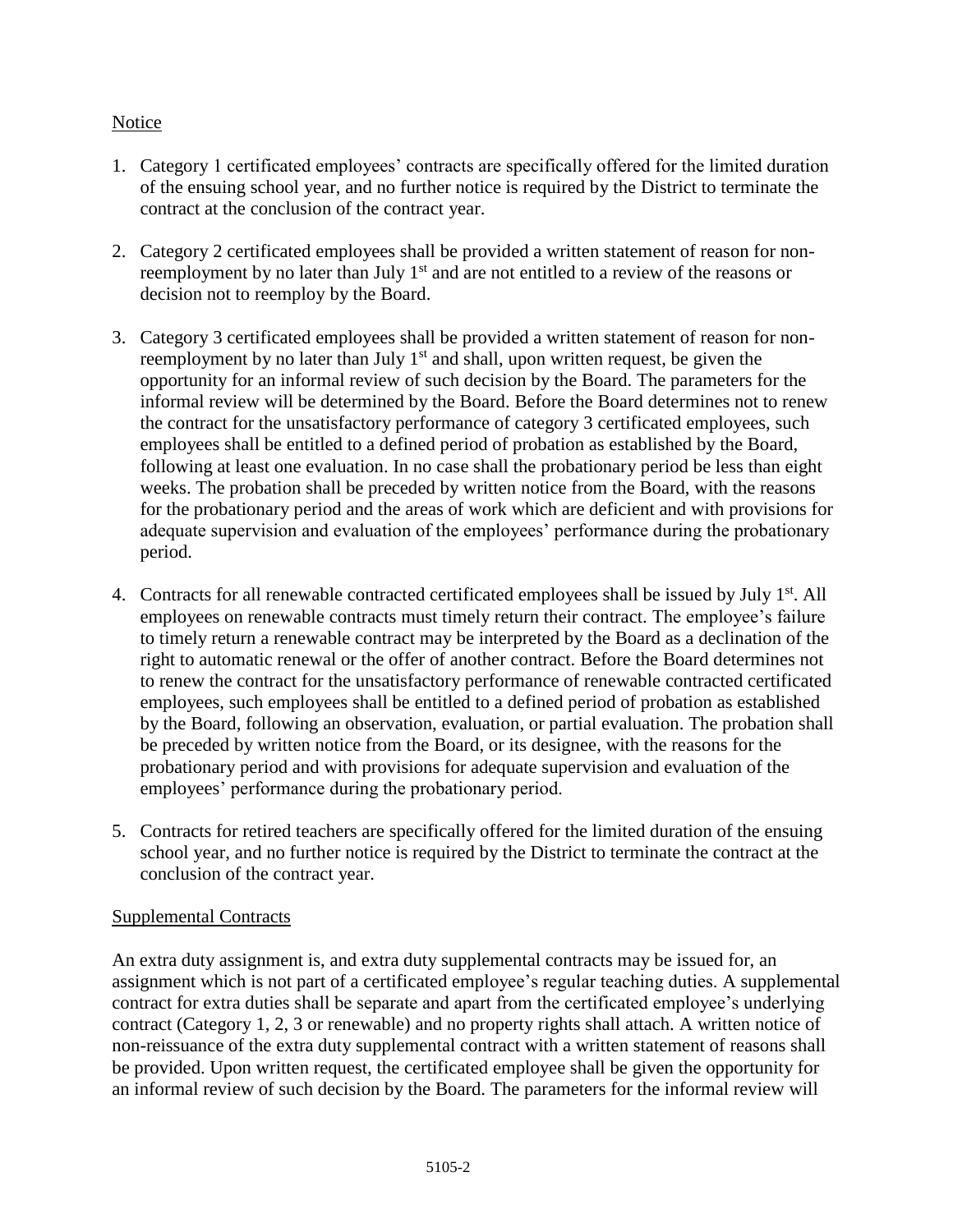be determined by the Board. The contract shall be in a form approved by the state superintendent of public instruction.

An extra day assignment is, and supplemental extra day contracts, may be issued for, an assignment of days of service in addition to the standard contract length used for the majority of certificated employees of the District. Such additional days may be in service of the same activities as the employee's regular teaching duties. Any such extra day contracts shall provide the same daily rate of pay and rights to due process and procedures as provided by the certificated employee's underlying contract (Category 1, 2, 3 or renewable). The contract shall be in a form approved by the state superintendent of public instruction.

## Delivery of Contract

Delivery of a contract may be made only in person, by certified mail, return receipt requested, or electronically, return receipt requested. If delivery is made in person, the delivery must be acknowledged by a signed receipt.

If a District delivers contracts via electronic means, with return electronic receipt, and the District has not received a returned signed contract and has not received an electronic read receipt from the employee, the District shall then resend the original electronically delivered contract to the employee via certified mail, return receipt requested, and provide such individual with a new date for contract return.

### Return of the Contract

The employee must return the signed contract within ten calendar days from the date of delivery.

### Failure to Accept or Acknowledge

Should a person willfully refuse to acknowledge receipt of the contract or if the contract is not signed and returned to the Board within the designated time period, the Board may declare the position vacant. Through this policy the Board delegates to the Superintendent or designee the power, as the designated person of the Board, to declare such position vacant should a signed contract not be returned within the designated period.

| <b>Cross References:</b> | 5340<br>6100                   | <b>Evaluation of Certificated Personnel</b><br>Superintendent                                               |
|--------------------------|--------------------------------|-------------------------------------------------------------------------------------------------------------|
| Legal References:        | I.C. § 33-507<br>I.C. § 33-513 | Limitation upon Authority of Trustees<br><b>Professional Personnel</b>                                      |
|                          | I.C. § 33-514                  | <b>Issuance of Annual Contracts – Support</b><br>Programs – Categories of Contracts – Optional<br>Placement |
|                          | I.C. § 33-514A                 | <b>Issuance of Limited Contract – Category 1</b><br>Contract                                                |